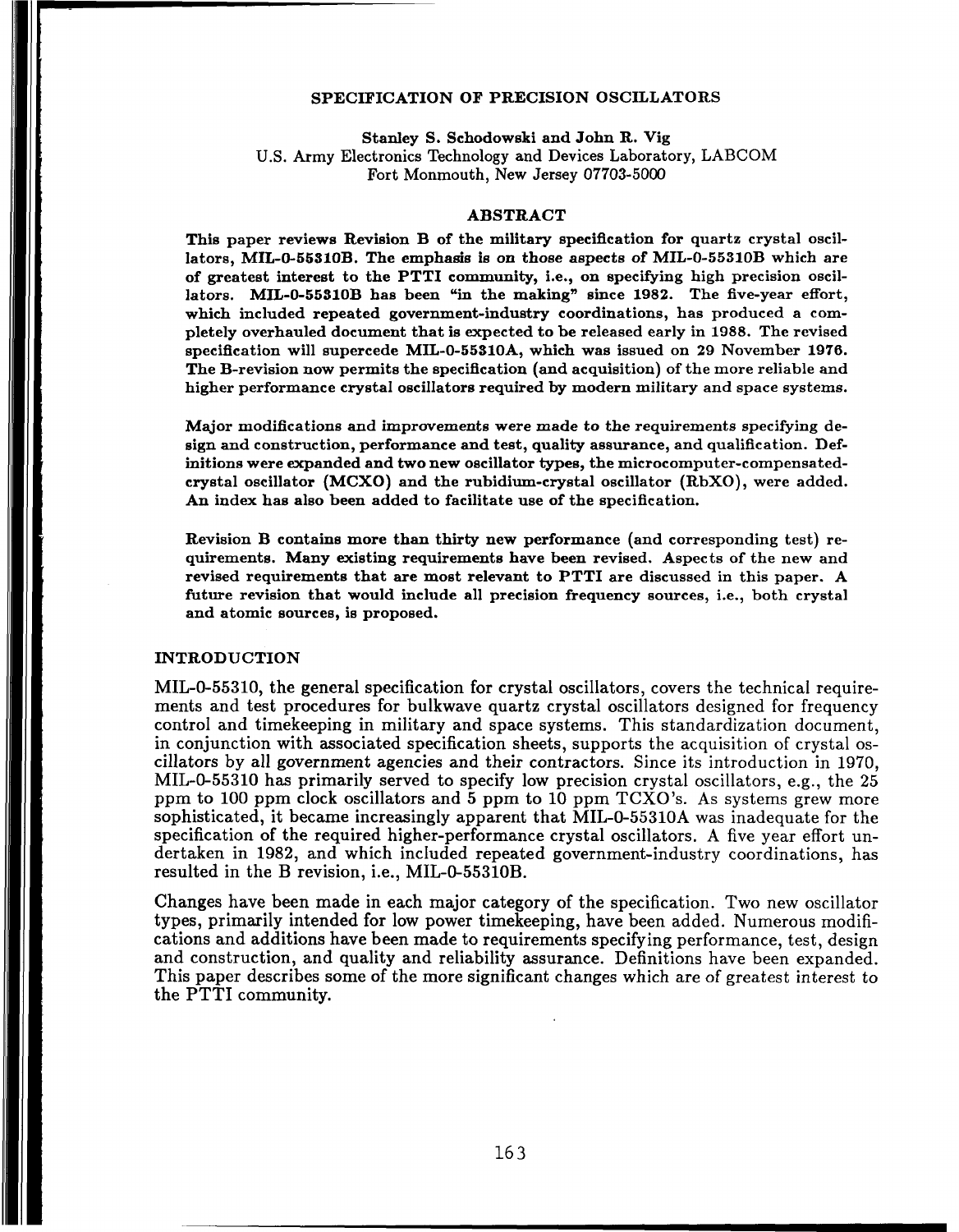|                                                                                                                                                                | Form Approved<br>OMB No. 0704-0188                                                                                                                                                                                                                                                                                                                                                                                                                                                                                                                                                                                                                                                                                                                                                                       |                                      |                                |                                                     |                                                    |  |  |
|----------------------------------------------------------------------------------------------------------------------------------------------------------------|----------------------------------------------------------------------------------------------------------------------------------------------------------------------------------------------------------------------------------------------------------------------------------------------------------------------------------------------------------------------------------------------------------------------------------------------------------------------------------------------------------------------------------------------------------------------------------------------------------------------------------------------------------------------------------------------------------------------------------------------------------------------------------------------------------|--------------------------------------|--------------------------------|-----------------------------------------------------|----------------------------------------------------|--|--|
| does not display a currently valid OMB control number.                                                                                                         | Public reporting burden for the collection of information is estimated to average 1 hour per response, including the time for reviewing instructions, searching existing data sources, gathering and<br>maintaining the data needed, and completing and reviewing the collection of information. Send comments regarding this burden estimate or any other aspect of this collection of information,<br>including suggestions for reducing this burden, to Washington Headquarters Services, Directorate for Information Operations and Reports, 1215 Jefferson Davis Highway, Suite 1204, Arlington<br>VA 22202-4302. Respondents should be aware that notwithstanding any other provision of law, no person shall be subject to a penalty for failing to comply with a collection of information if it |                                      |                                |                                                     |                                                    |  |  |
| 1. REPORT DATE<br><b>DEC 1987</b>                                                                                                                              |                                                                                                                                                                                                                                                                                                                                                                                                                                                                                                                                                                                                                                                                                                                                                                                                          | 2. REPORT TYPE                       |                                | <b>3. DATES COVERED</b><br>00-00-1987 to 00-00-1987 |                                                    |  |  |
| <b>4. TITLE AND SUBTITLE</b>                                                                                                                                   |                                                                                                                                                                                                                                                                                                                                                                                                                                                                                                                                                                                                                                                                                                                                                                                                          | <b>5a. CONTRACT NUMBER</b>           |                                |                                                     |                                                    |  |  |
| <b>Specification of Precision Oscillators</b>                                                                                                                  |                                                                                                                                                                                                                                                                                                                                                                                                                                                                                                                                                                                                                                                                                                                                                                                                          |                                      |                                |                                                     | 5b. GRANT NUMBER                                   |  |  |
|                                                                                                                                                                |                                                                                                                                                                                                                                                                                                                                                                                                                                                                                                                                                                                                                                                                                                                                                                                                          |                                      |                                |                                                     | 5c. PROGRAM ELEMENT NUMBER                         |  |  |
| 6. AUTHOR(S)                                                                                                                                                   |                                                                                                                                                                                                                                                                                                                                                                                                                                                                                                                                                                                                                                                                                                                                                                                                          |                                      |                                |                                                     | 5d. PROJECT NUMBER                                 |  |  |
|                                                                                                                                                                |                                                                                                                                                                                                                                                                                                                                                                                                                                                                                                                                                                                                                                                                                                                                                                                                          |                                      |                                |                                                     | <b>5e. TASK NUMBER</b>                             |  |  |
|                                                                                                                                                                |                                                                                                                                                                                                                                                                                                                                                                                                                                                                                                                                                                                                                                                                                                                                                                                                          |                                      |                                |                                                     | 5f. WORK UNIT NUMBER                               |  |  |
| 7. PERFORMING ORGANIZATION NAME(S) AND ADDRESS(ES)<br><b>U.S. Army Electronics Technology and Devices</b><br>Laboratory, LABCOM, Fort Monmouth, NJ, 07703-5000 |                                                                                                                                                                                                                                                                                                                                                                                                                                                                                                                                                                                                                                                                                                                                                                                                          |                                      |                                |                                                     | 8. PERFORMING ORGANIZATION<br><b>REPORT NUMBER</b> |  |  |
| 9. SPONSORING/MONITORING AGENCY NAME(S) AND ADDRESS(ES)                                                                                                        |                                                                                                                                                                                                                                                                                                                                                                                                                                                                                                                                                                                                                                                                                                                                                                                                          |                                      |                                |                                                     | 10. SPONSOR/MONITOR'S ACRONYM(S)                   |  |  |
|                                                                                                                                                                |                                                                                                                                                                                                                                                                                                                                                                                                                                                                                                                                                                                                                                                                                                                                                                                                          |                                      |                                |                                                     | 11. SPONSOR/MONITOR'S REPORT<br>NUMBER(S)          |  |  |
| 12. DISTRIBUTION/AVAILABILITY STATEMENT<br>Approved for public release; distribution unlimited                                                                 |                                                                                                                                                                                                                                                                                                                                                                                                                                                                                                                                                                                                                                                                                                                                                                                                          |                                      |                                |                                                     |                                                    |  |  |
| <b>13. SUPPLEMENTARY NOTES</b>                                                                                                                                 | Proceedings of the Nineteenth Annual Precise Time and Time Interval (PTTI) Applications and Planning<br>Meeting, Redondo Beach, CA, 1-3 Dec 1987                                                                                                                                                                                                                                                                                                                                                                                                                                                                                                                                                                                                                                                         |                                      |                                |                                                     |                                                    |  |  |
| 14. ABSTRACT<br>see report                                                                                                                                     |                                                                                                                                                                                                                                                                                                                                                                                                                                                                                                                                                                                                                                                                                                                                                                                                          |                                      |                                |                                                     |                                                    |  |  |
| <b>15. SUBJECT TERMS</b>                                                                                                                                       |                                                                                                                                                                                                                                                                                                                                                                                                                                                                                                                                                                                                                                                                                                                                                                                                          |                                      |                                |                                                     |                                                    |  |  |
| 16. SECURITY CLASSIFICATION OF:                                                                                                                                |                                                                                                                                                                                                                                                                                                                                                                                                                                                                                                                                                                                                                                                                                                                                                                                                          | 17. LIMITATION OF<br><b>ABSTRACT</b> | 18. NUMBER<br>OF PAGES         | 19a. NAME OF                                        |                                                    |  |  |
| a. REPORT<br>unclassified                                                                                                                                      | b. ABSTRACT<br>unclassified                                                                                                                                                                                                                                                                                                                                                                                                                                                                                                                                                                                                                                                                                                                                                                              | c. THIS PAGE<br>unclassified         | Same as<br><b>Report (SAR)</b> | 11                                                  | <b>RESPONSIBLE PERSON</b>                          |  |  |

**Standard Form 298 (Rev. 8-98)**<br>Prescribed by ANSI Std Z39-18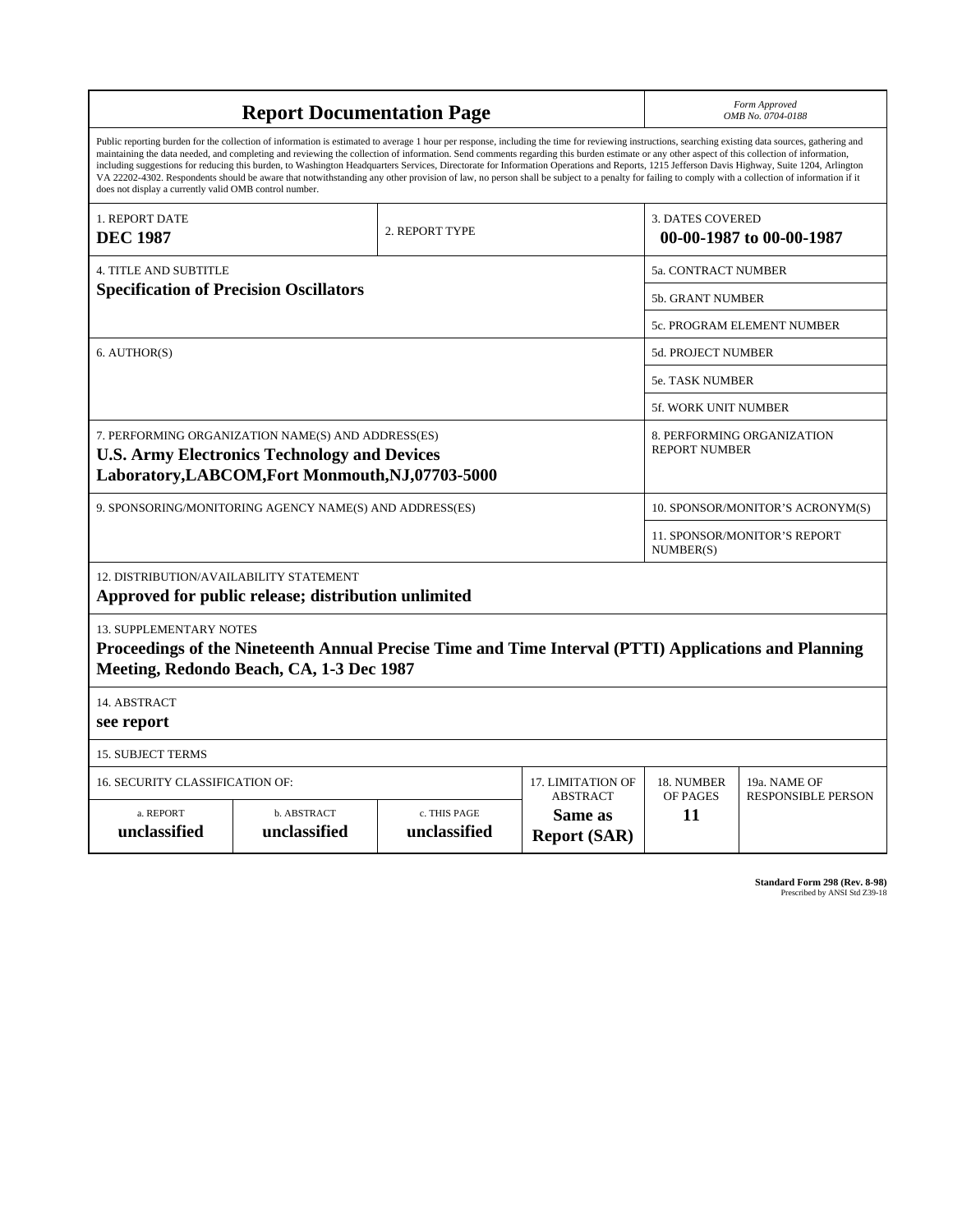## **NEW DEVICE TYPES**

Device types covered by MIL-0-55310B are shown in Table **1.** The two new device types are the microcomputer compensated crystal oscillator  $(MCXO)^{[1]}$  and the rubidium crystal oscillator  $(RbXO)^{[2]}$ . Precision crystal oscillators, i.e., crystal oscillators with aging better than  $5 \times 10^{-10}$ /day, short-term stability better than  $1 \times 10^{-11}$  (@ 1 sec), and overall accuracy better than  $1 \times 10^{-8}$ /year due to all factors, include the RbXO and high-performance OCXO and OCVCXO. MCXO are capable of aging rates comparable to OCXO and overall accuracies of  $5 \times 10^{-8}$ /year. But the MCXO, intrinsically, has poor short-term stability. These performance characteristics, when considered collectively, currently exclude the MCXO from the high precision class. From this standpoint, the RbXO is the more significant of the two new device types, although under certain operating conditions both the MCXO and RbXO can provide precise time **as** defined by DoD Directive 5160.51, dated 14 June 1985.

# **The RBXO**

The RbXO is an oven-controlled crystal oscillator combined with a rubidium reference source. It is intended to make precise time and frequency available to military systems that lack the power required for sustained operation of atomic frequency standards. **A**  basic block diagram of the RbXO is shown in Figure **1.** 

In operation, the rubidium reference is turned on intermittently, for a period of about five minutes, to frequency adjust (syntonize) the voltage-controlled OCXO. The OCXO, designed for low power consumption, e.g., the tactical miniature crystal oscillator  $(TMXO)^{3}$ , is on continuously. **A** digital tuning memory retains the frequency-control voltage until the next syntonization. Time between syntonizations is adjustable, depending on system accuracy requirements and operating conditions. This method provides near-rubidium standard accuracy at a total power consumption not much more than the OCXO itself.

The RbXO has introduced two new specification requirements. One is "syntonization energy," which establishes the RbXO's low power capability. Figure **2** shows a typical rubidium reference supply current versus time characteristic for a RbXO during the syntonization period at a temperature of -55°C. Inspection consists in determining the syntonization energy from the time integral of rubidium reference supply power that is approximated using the trapezoidal rule for n equally spaced intervals. Prior to the test, the energized crystal oscillator portion of the RbXO is fully stabilized and the rubidium reference is temperature stabilized in the OFF state. Following turn-on of the rubidium reference, termination of the syntonization period is automatic. The other new requirement is "magnetic susceptibility," which specifies RbXO output frequency as a function of a dc magnetic field. The test requires measurement of the frequency change caused by a reversal of a specified dc magnetic field (provided by a Helmholtz coil pair).

# **FREQUENCY-TEMPERATURE PERFORMANCE AND TEST**

## **Initial Frequency-Temperature Accuracy**

**A** major defect in Revision **A** was a lack of standardization in specifying frequencytemperature performance. It was found that, among the oscillator manufacturers and users, "frequency-temperature stability" took on different meanings. As illustrated in Figure 3, some interpreted it as frequency-temperature deviation limits,  $(f_{max}$  and  $f_{min}$ , referenced to nominal frequency), some referenced the deviation limits to frequency measured at standard room ambient  $(T_{ref})$ , while still others used no reference, (i.e., they considered only relative peak-to-peak deviation). Each interpretation can provide different apparent performance and lead to confusion and conflict between user and manufacturer. This lack of standardization exists throughout the industry today, and is evident in published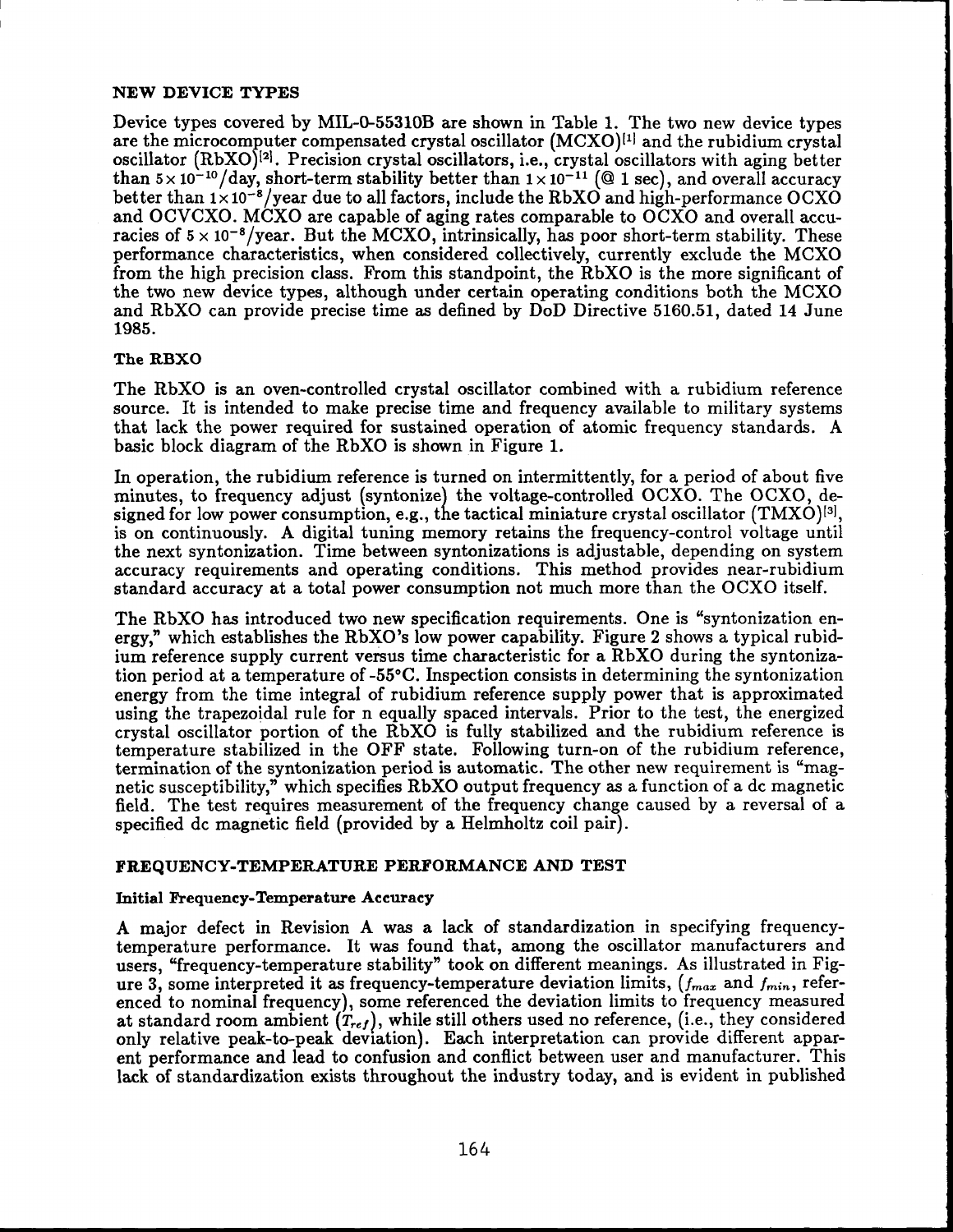product specification sheets.

The solution was to establish "initial frequency-temperature accuracy" as the preferred method for specifying frequency-temperature performance. It is defined as the "initial maximum permissible deviation of the oscillator frequency from the assigned nominal value due to operation over the specified temperature range," at nominal supply voltage and load conditions, other conditions remaining constant. For inspection, initial frequencytemperature (f-T) accuracy is determined by:

 $f - T$  accuracy =  $\pm$ MAX $\delta f_{\text{max}}$ ,  $\delta f_{\text{min}}$ 

where MAX  $\vert \cdot \vert$  is the maximum value of the fractional frequency deviations, and  $\delta f_{max}$  and  $\delta f_{min}$  are computed as

 $\delta f_{max} = |(f_{max} - f_{nom})/f_{nom}|$  $\delta f_{min} = |(f_{min} - f_{nom})/f_{nom}|.$ 

For non-frequency-adjustable (manufacturer-calibrated) oscillators, the initial frequencytemperature accuracy applies at the time of manufacture and for a specified period following shipment. For frequency-adjustable (manufacturer-/user-calibrated) oscillators, the initial frequency-temperature accuracy applies at the time immediately following calibration by the manufacturer or user.

"Frequency-temperature stability," is retained in Revision B as a special requirement for use in cases where a relative frequency-temperature change is required to be specified. It is now explicitly defined, with no reference implied, as:

$$
f-T Stability = \pm (f_{\max} - f_{\min})/(f_{\max} + f_{\min}).
$$

### **FREQUENCY AGING**

#### **Initial aging**

Initial frequency aging is a critical requirement for many precision OCXO applications. Military equipment frequently requires stable performance for short-duration missions. Commencing with oscillator warmup, rapid frequency excursions, such as shown in Figure 4, may occur within 48 hours after thermal stabilization. This effect is believed to be due to contamination transfer inside the resonator enclosure, stress relief, or thermistor drift. It generally tends to be more pronounced after cold temperature storage. As a standard condition, Revision B specifies storage at -40 *"C* for 24 hours preceding turnon, and specifies that data be taken for 48 hours. The first data point is taken at the specified warm-up time, 10 minutes in this example. Since the frequency change may be nonmonotomic, a maximum allowable frequency change over the test duration is specified. **A** maximum rate of frequency change can be specified if the application requires it. The test may be performed as an extension of the frequency warm-up test, provided that the storage conditions are met.

#### **Long-Term Aging**

Specification of long-term frequency aging for precision crystal oscillators is based upon a method previously described for precision quartz crystal units<sup>[4]</sup>. Performance is now required to be specified by at least two parameters, i.e., total frequency change over a 30-day test period and projected frequency change for one year. A maximum aging rate per day at day 30 can also be specified. One can also specify total change for extended periods of time, e.g., 5 or 10 years. In spite of the well known uncertainty concerning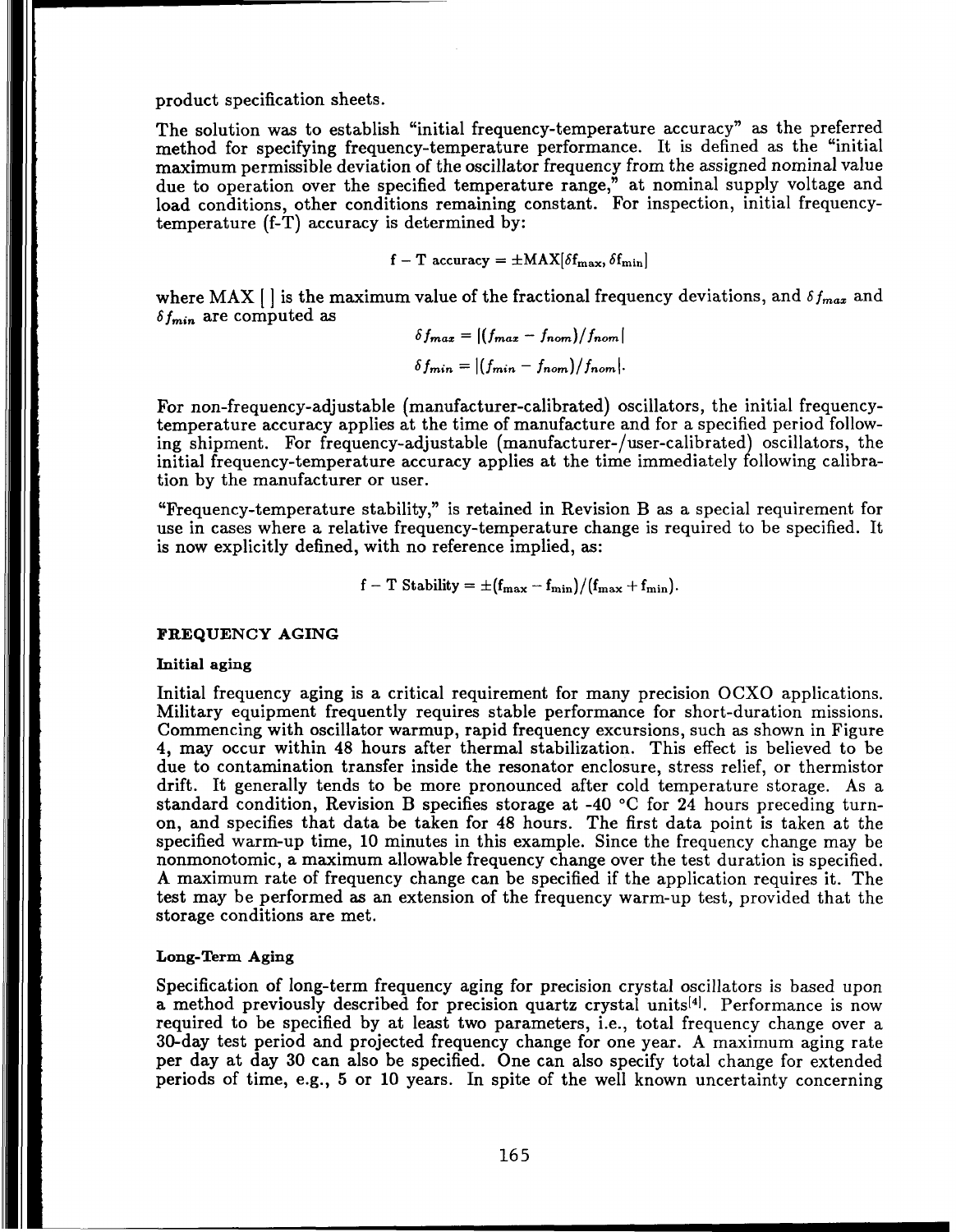the extrapolation of aging data, it was decided that an imperfect means of specifying aging for extended periods was preferable to not specifying such performance at all. The method of extrapolation may need to be refined in the future (via an amendment to the specification, for example). System designers should be aware of the risks associated with the extrapolation.

Inspection for long-term aging consists of measuring frequency over a 30-day period and performing a least-squares fit of the data to the function:

$$
f(t) = A(\ln(Bt+1)) + f_o,
$$

where  $f(t)$  is the frequency of the crystal oscillator,  $t$  days after the start of the aging cycle, and *A, B,* and *f,* are constants to be determined from the least-squares fit. If analysis of the data indicates that the aging trend is not monotonic, i.e., exhibits a reversal, an extension of the 30-day test period is required.

Figure 5 provides an example of aging inspection data for a TCXO at a specified measurement temperature of 60 **"C.** Similar inspection is applicable to precision OCXO, except that test is conducted at standard room ambient. Frequency measurements are required to be made a minimum of four times per week, for four weeks, following a two-day stabilization period. These are the points plotted. The solid line is a plot of the log equation extrapolated to one year, using the computed coefficients displayed in the upper left. Computed parameter values (upper right) are then compared to the specified values. The procedure requires that the rms of residuals of the data from the function be held to less than 5 percent of the specified total change. Five percent represents a limit within which a valid fit is assumed.

By definition of frequency aging, MIL-0-55310B inspection for long-term stability is performed under constant operating and environmental conditions. The term "drift," used on occasions to specify long-term stability, is ambiguous and subject to various interpretations. For example, drift has been used to describe frequency change resulting from a varying temperature or supply voltage over a period of time. It is the intent of Revision B to standardize in the use of "frequency aging," and to eliminate the promulgation of "drift" in the specification of long-term stability.

## **VIBRATION-INDUCED PHASE NOISE PERFORMANCE AND TEST**

#### Acceleration sensitivity, vibration

Vibration-induced phase noise is becoming an increasingly critical requirement of precision crystal oscillators specified for use in tactical equipment. Because of the crystals' acceleration sensitivity<sup>[5]</sup>, a crystal oscillator operating under the dynamic conditions encountered in a tactical environment will have a phase noise considerably greater than it has under steady-state conditions. Although phase noise limits under application -specific vibration conditions can be specified in some instances, the preferred MIL-0-55310B parameter for general specification of vibration-induced phase noise performance and test is "acceleration sensitivity, vibration." Since this parameter is specified by a single maximum value and has vector properties, it conveniently characterizes the oscillator for either random or sinusoidal vibration conditions. Vibration-induced phase "noise,"  $(f_y)$ , due to sinusoidal vibration can then be calculated from the expression:

$$
\mathcal{L}(f_y)=20\log\Bigl[\frac{\vec{\Gamma}\cdot\vec{A}f_o}{2f_y}\Bigr],
$$

where  $\vec{\Gamma}$  is the acceleration sensitivity, *A* is the acceleration in *g*,  $f_y$  is the vibration frequency, and *fo* is the crystal oscillator frequency. Similarly, random vibration-induced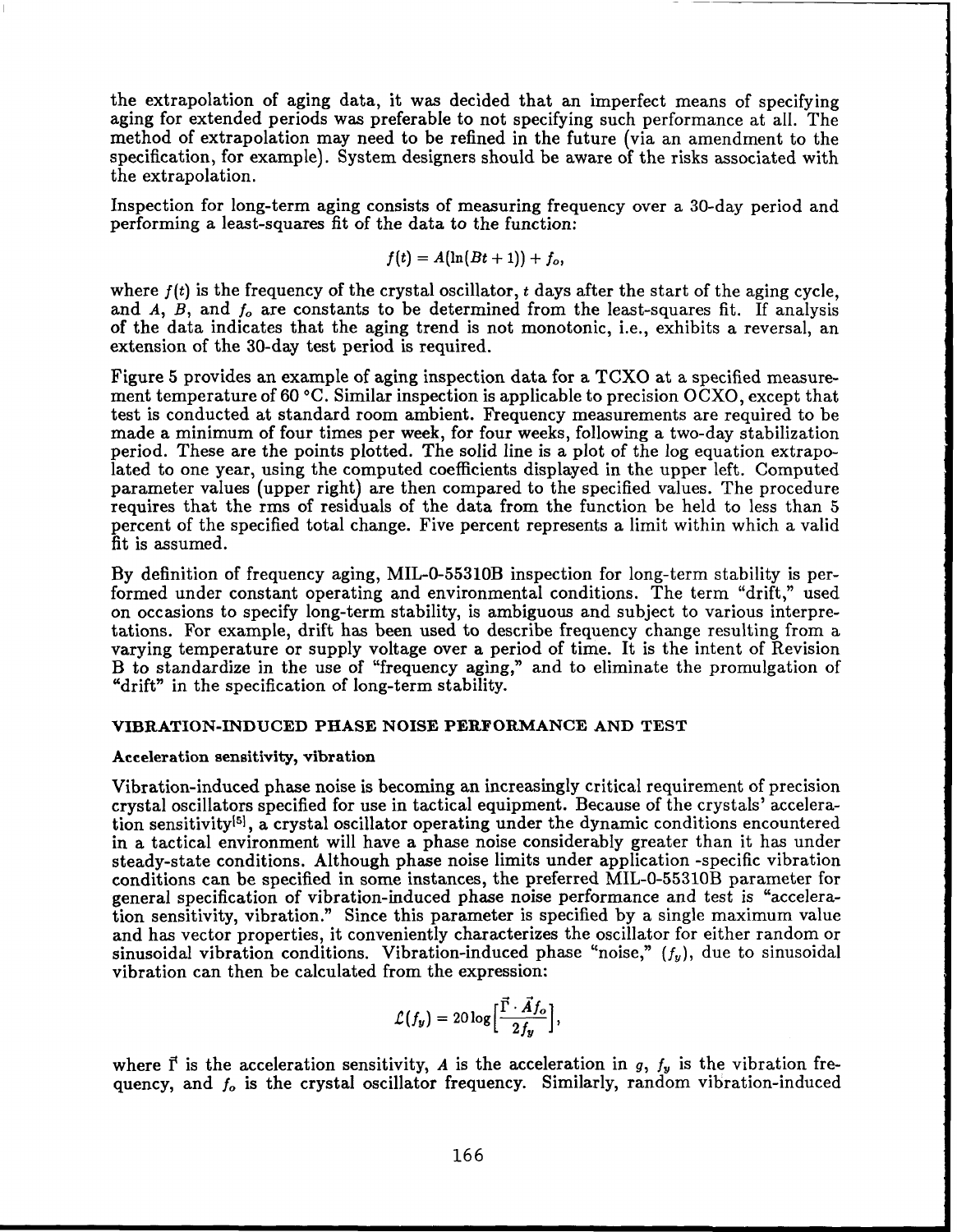phase noise,  $\mathcal{L}(f)$ , can be calculated from the same expression, except that, for the random vibration case,  $|A| = (2 \times PSD)^{1/2}$ , where  $PSD =$  the power spectral density of the vibration.

The prescribed test requires subjecting the crystal oscillator to sinusoidal vibration along each of three mutually perpendicular directions, *i*, *j*, and *k*, at a specified low (less than 20g) acceleration level, and measuring the single sideband phase noise (power ratio in dB) at no fewer than 7 frequencies per decade over the specified vibration frequency range. The acceleration sensitivity is computed at each vibration frequency, with the largest value among these representing the acceleration sensitivity for the *i*<sup>th</sup> axis, i.e.,  $\Gamma_i$ . The procedure is repeated for the  $j$  and  $k$  axes to compute  $\Gamma_j$  and  $\Gamma_k$ . The magnitude of the acceleration sensitivity vector is then obtained by taking the square root of the sum of squares, i.e., acceleration sensitivity for the  $k$  axes to compute  $\Gamma_j$  and  $\Gamma_k$ .<br>
en obtained by taking the squ<br>  $|\vec{\Gamma}| = \sqrt{\Gamma_i^2 + \Gamma_j^2 + \Gamma_k^2}$ ,

$$
|\vec{\Gamma}| = \sqrt{\Gamma_i^2 + \Gamma_j^2 + \Gamma_k^2},
$$

The direction of maximum or, conversely, minimum acceleration sensitivity may be specified. Also, if specified, the direction of the acceleration sensitivity vector, expressed in terms of its three unit vectors, can be supplied for each oscillator produced.

#### **OTHER NEW PERFORMANCE REQUIREMENTS**

The majority of new performance requirements included in Revision B fall in the category of special requirements, i.e., they are applicable when specifically required by the associated oscillator specification sheet. "Initial frequency aging" and "acceleration sensitivity, vibration" are included in this group. A partial listing of other new special requirements applicable to precision crystal oscillators is as follows:

Allan variance Phase noise, acoustic Frequency warm-up Retrace Radiation hardness Built in test (BIT)

Inspection methods for each of the new performance requirements have also been included.

## **DESIGN AND CONSTRUCTION**

Design and construction requirement changes now require specification of the construction technology to be employed for each oscillator device. Three categories of construction technology are included, i.e., discrete, custom hybrid microcircuit, and mixed. Special criteria are applied to each category. Packaged devices used in discrete construction are required to comply with requirements for either established reliability or JANTX parts; custom hybrid microcircuit construction is required to be in accordance with applicable requirements of Appendix G, MIL-M-38510<sup>[6]</sup>. Mixed construction, which combines discrete and hybrid microcircuit assemblies, requires that the hybrid portion be screened in accordance with MIL-STD-8831'1.

# **QUALITY /RELIABILITY ASSURANCE**

Two product assurance levels, Class B and Class S, have been established. Oscillators are now required to be 100 percent screened at stress levels appropriate to the device class and the construction technology used.

Within 24 months from issuance of Revision B, manufacturers of hybrid microcircuit oscillators will be required to show compliance with MIL-STD-1772.8 That document currently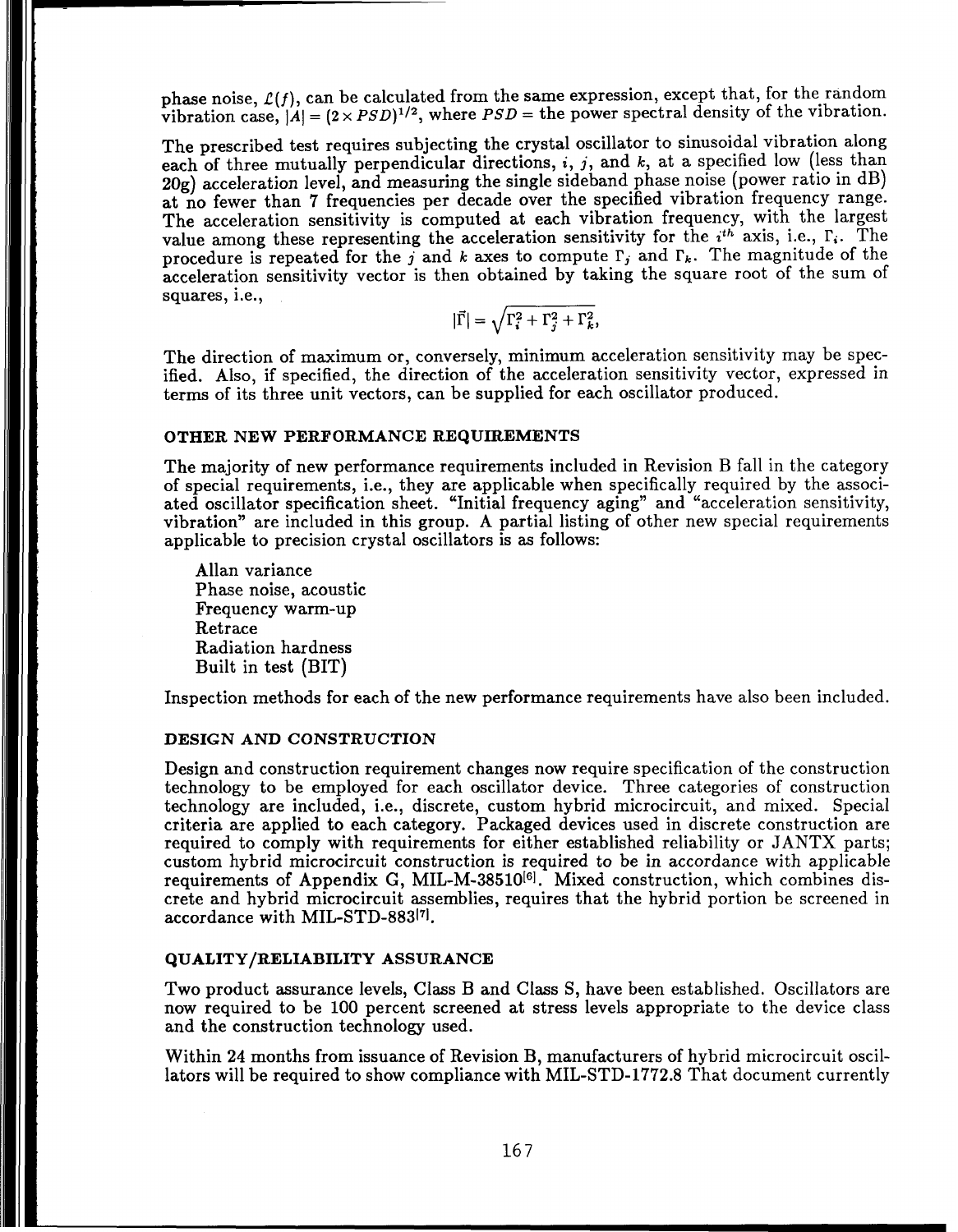imposes a uniform set of standards for line certification and process quality on manufacturers of general military hybrid microcircuits covered by MIL-M-38510. It is intended that hybrid crystal oscillator manufacturers provide at least comparable quality and reliability assurance.

## **CONCLUSION**

Revision B has resulted in changes to MIL-0-55310, which will permit specification and acquisition of precision quartz crystal oscillators for the majority of evolving applications. Definitions, performance descriptions, and inspection methods introduced by the document are intended for standardization within the frequency control and timekeeping communities. Because of the newness of several performance requirements and test methods, some fine-tuning will inevitably be required as the specification matures. Minor changes will be incorporated by amendment as the need arises.

Currently there is no general military specification for atomic frequency standards. A need exists for a military-industry coordinated specification that would permit acquisition of atomic frequency standards manufactured with uniform test methods, procedures and criteria, and consistent levels of quality and reliability. Inasmuch as most technical requirements are common among precision quartz crystal oscillators and atomic standards, it is proposed that a future MIL-0-55310 revision incorporate atomic frequency sources.

Also highly desirable is a guide to the specification of oscillators. Since oscillators are often specified by system designers who do not have a sufficient understanding of oscillator behavior, such a guide is needed in order to minimize the occurrence of serious problems that result from poorly prepared specifications.

MIL-0-55310B will be published (i.e., will be in effect) in 1988. Copies will then be available from:

Naval Publication and Form Center 5801 Tabor Ave. Philadelphia, PA 19120

#### **ACKNOWLEDGEMENTS**

The authors thank Dr. Raymond L. Filler and Mr. Vincent Rosati, of LABCOM, who contributed substantially to upgrading the specification. A special thanks to all those in government and industry who participated in the coordination of this revision for their valuable comments and helpful discussions.

## **REFERENCES**

- 1. M. Meirs, "Lateral Field Resonator Development Phase 11," Frequency Electronics, Inc., Mitchel Field, NY and US Army LABCOM, Fort Monmouth, NJ, Research and Development Technical Report No. SLCET-TR-85-0403-1, July 1987.
- 2. J. R. Vig and V. Rosati, "The Rubidium Crystal Oscillator Hybrid Development Program," Proc. 16th PTTI Applications and Planning Meeting, pp. 157-165, 1984.
- 3. D. Brown, E. Laszlo, R. McGill, and P. Stoermer, "Manufacturing Methods and Technology for Tactical Miniature Crystal Oscillator," Proc. 38th AFCS, pp. 380-386, 1984.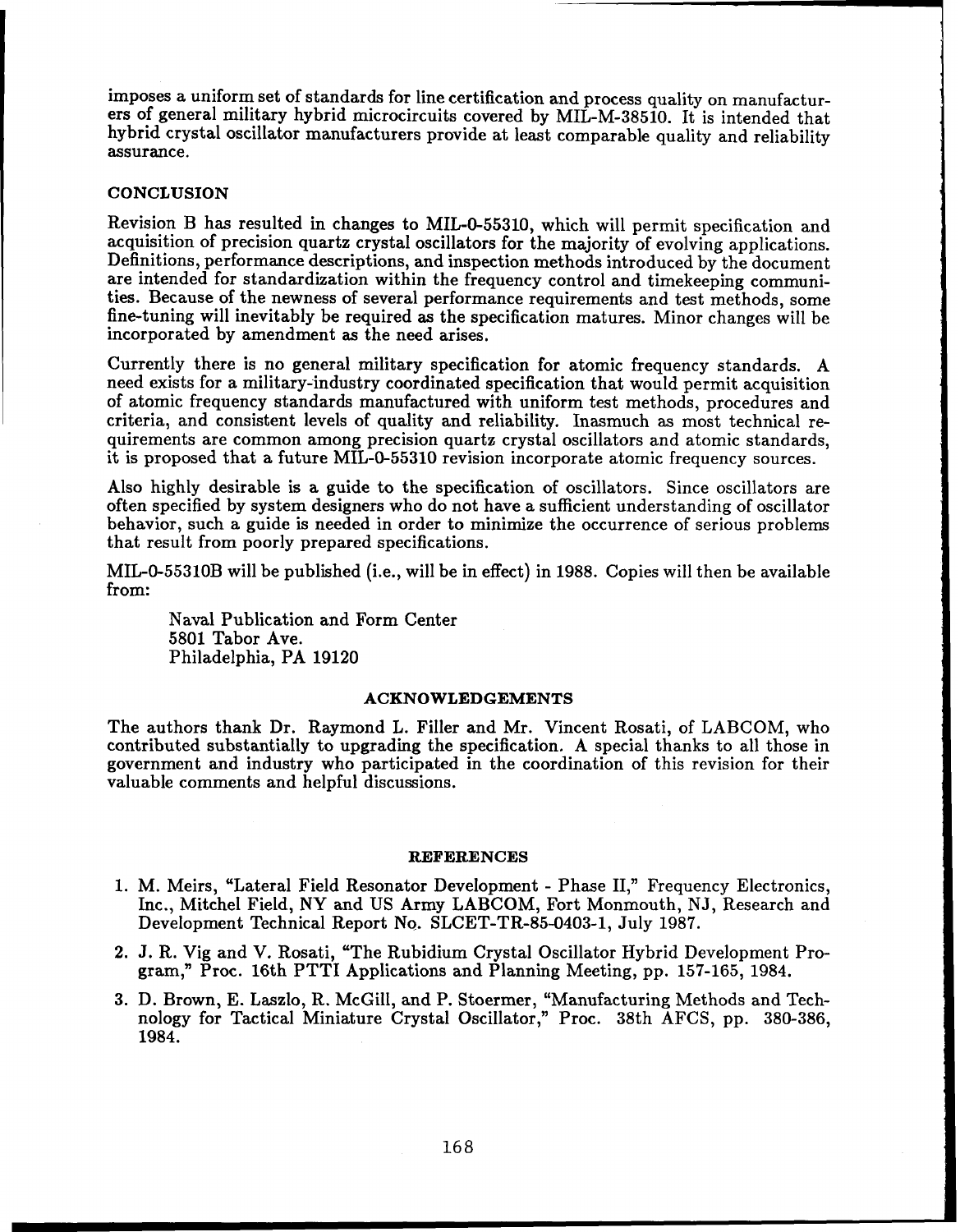- 4. R. L. Filler, "Aging Specification Measurement, and Analysis," Proc. 7th Quartz Crystal Conference, pp. 93-104, 1985.
- 5. R. L. Filler, "The Acceleration Sensitivity of Quartz Crystal Oscillators: A Review," Proc. 41st AFCS, pp. 398-408, 1987.
- 6. Military Specification: "Microcircuits, General Specification for, " MIL-M-38510F, 1983.
- 7. Military Standard: "Test Methods and Procedures for Microelectronics," MIL-STD-883C, 1983.
- 8. Military Standard: "Certification Requirements for Hybrid Microcircuit Facilities and Lines," MIL-STD-1772A, 1987.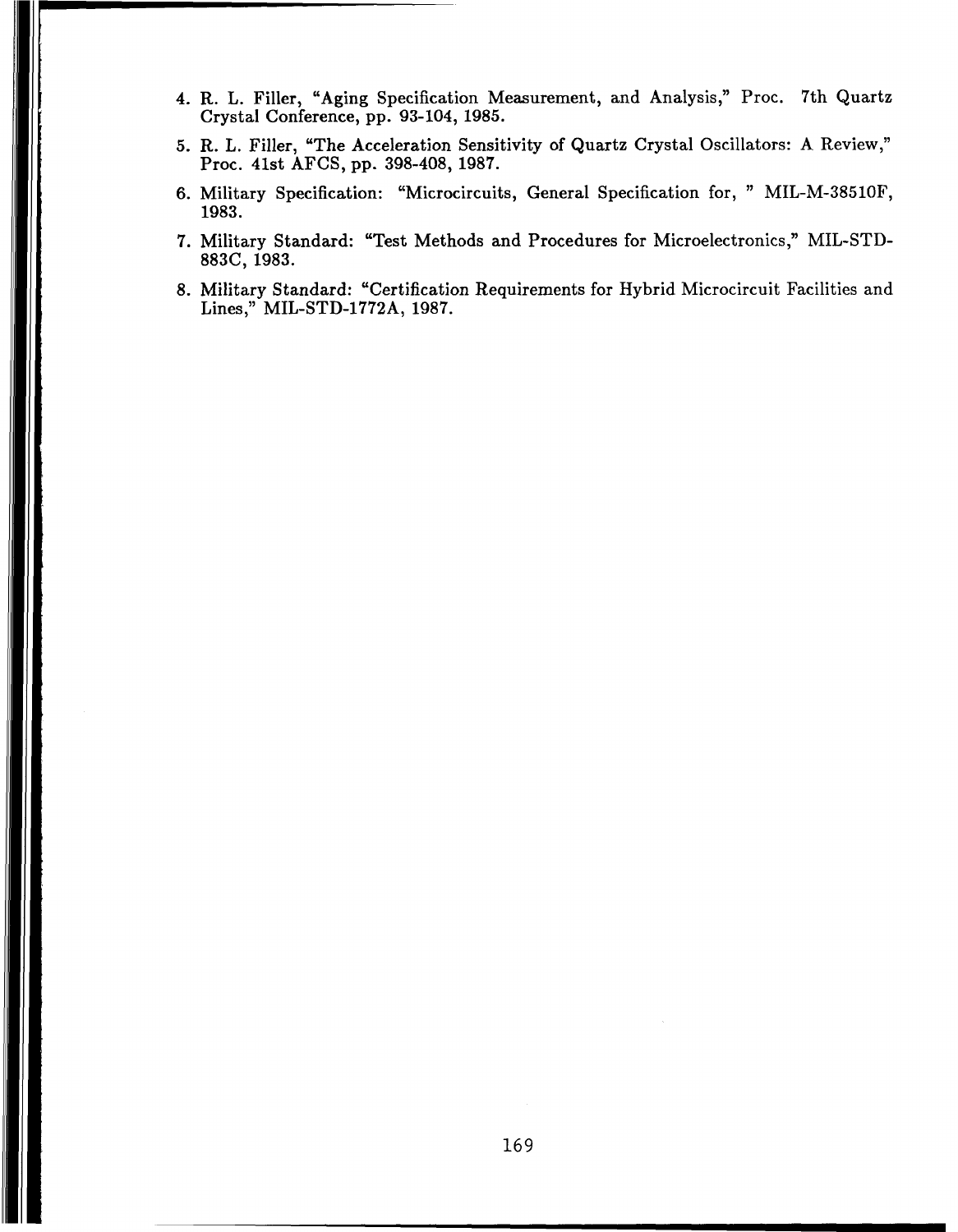#### Table 1

# **Oscillator Types**

| $\bullet$ XO |  |  |  | - Crystal Oscillator |
|--------------|--|--|--|----------------------|
|--------------|--|--|--|----------------------|

- $\bullet$  VCXO - Voltage-Controlled Crystal Oscillator
- $\bullet$  TCXO - Temperature-Compensated Crystal Oscillator
- $\bullet$  OCXO - Oven-Controlled Crystal Oscillator
- O TCVCXO Temperature-Compensated/Voltage-Controlled **Crystal Oscillator**
- . OCVCXO Oven-Controlled/Voltage-Controlled Crystal **Oscillator**
- $\bullet$  MCXO - Microcomputer-Compensated Crystal Oscillator
- $\bullet$  RbXO - Rubidium-Crystal Oscillator



# Figure 1. RbXO basic block diagram.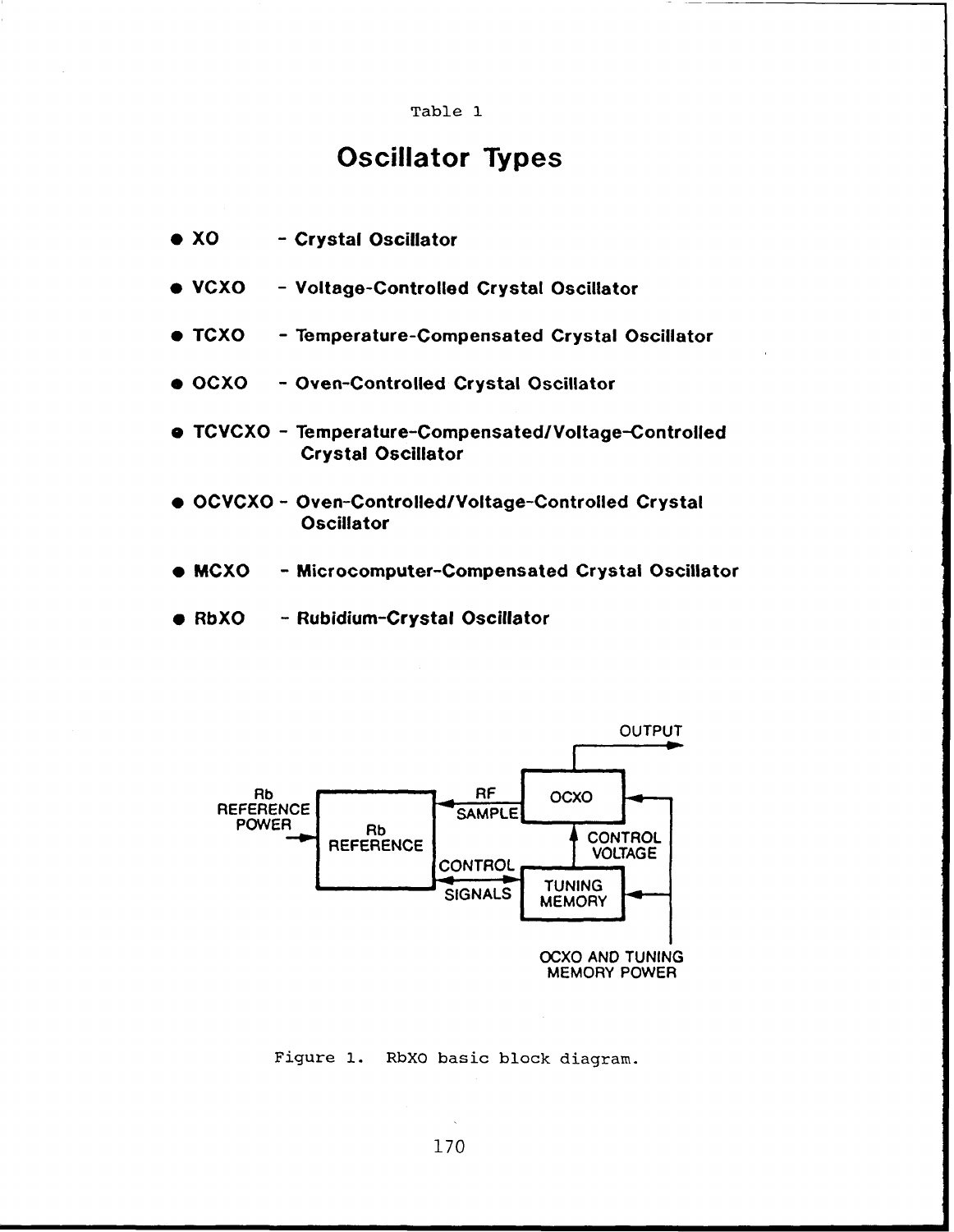

Figure 2. Typical RbXO syntonization current at -55<sup>o</sup>C.

![](_page_9_Figure_2.jpeg)

Figure 3. Representation of frequency-temperature performance.<br>Over the temperature range (T<sub>UL</sub> - T<sub>LL</sub>), f<sub>max</sub> and f<sub>min</sub> have been **arbitrarily referenced to either a.) fnom, b.) frequency at Tref or c.) relative to each other (no reference implied).**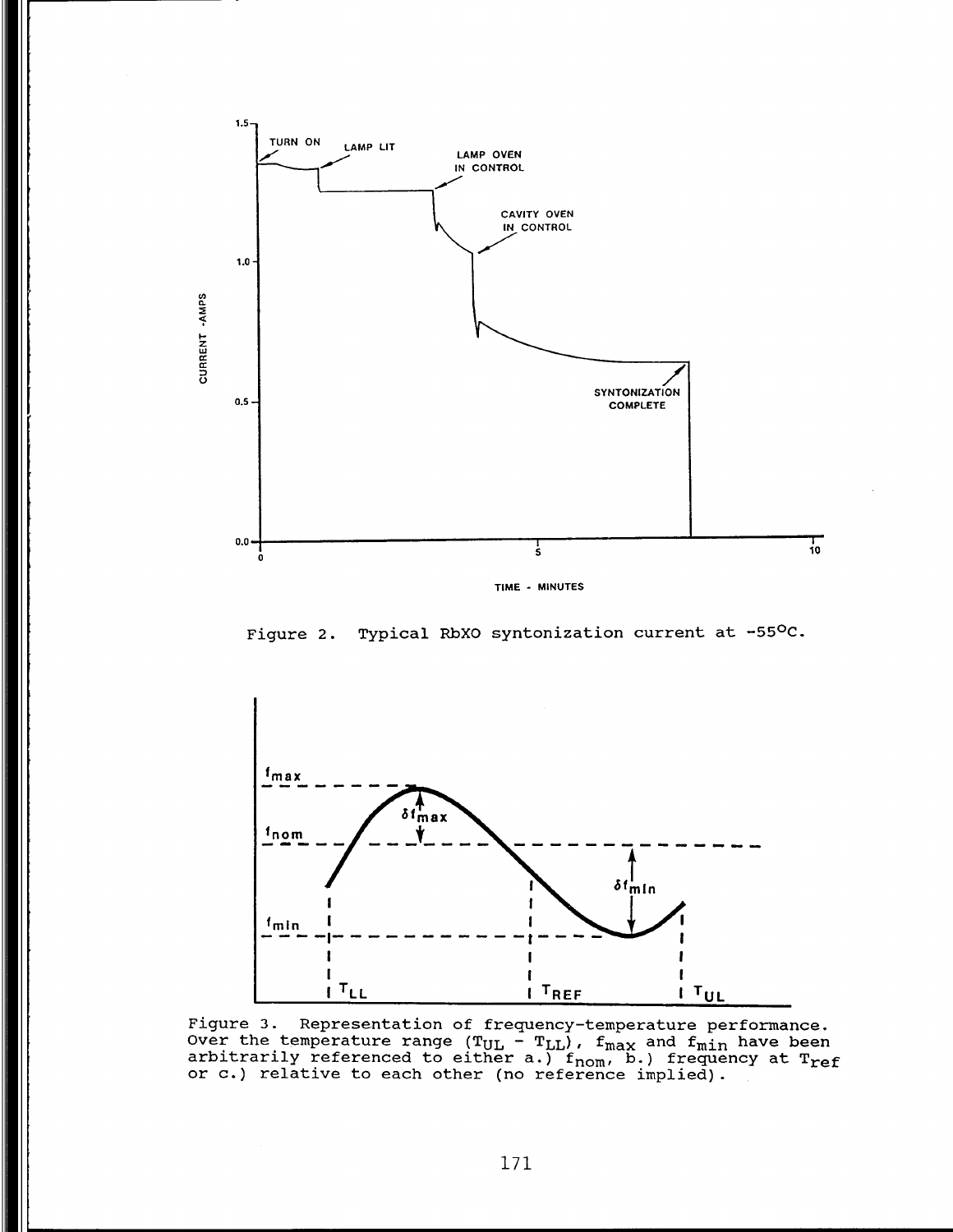![](_page_10_Figure_0.jpeg)

![](_page_10_Figure_1.jpeg)

![](_page_10_Figure_2.jpeg)

Figure 5. Long term frequency aging inspection data for a 3.2 MHz TCXO.